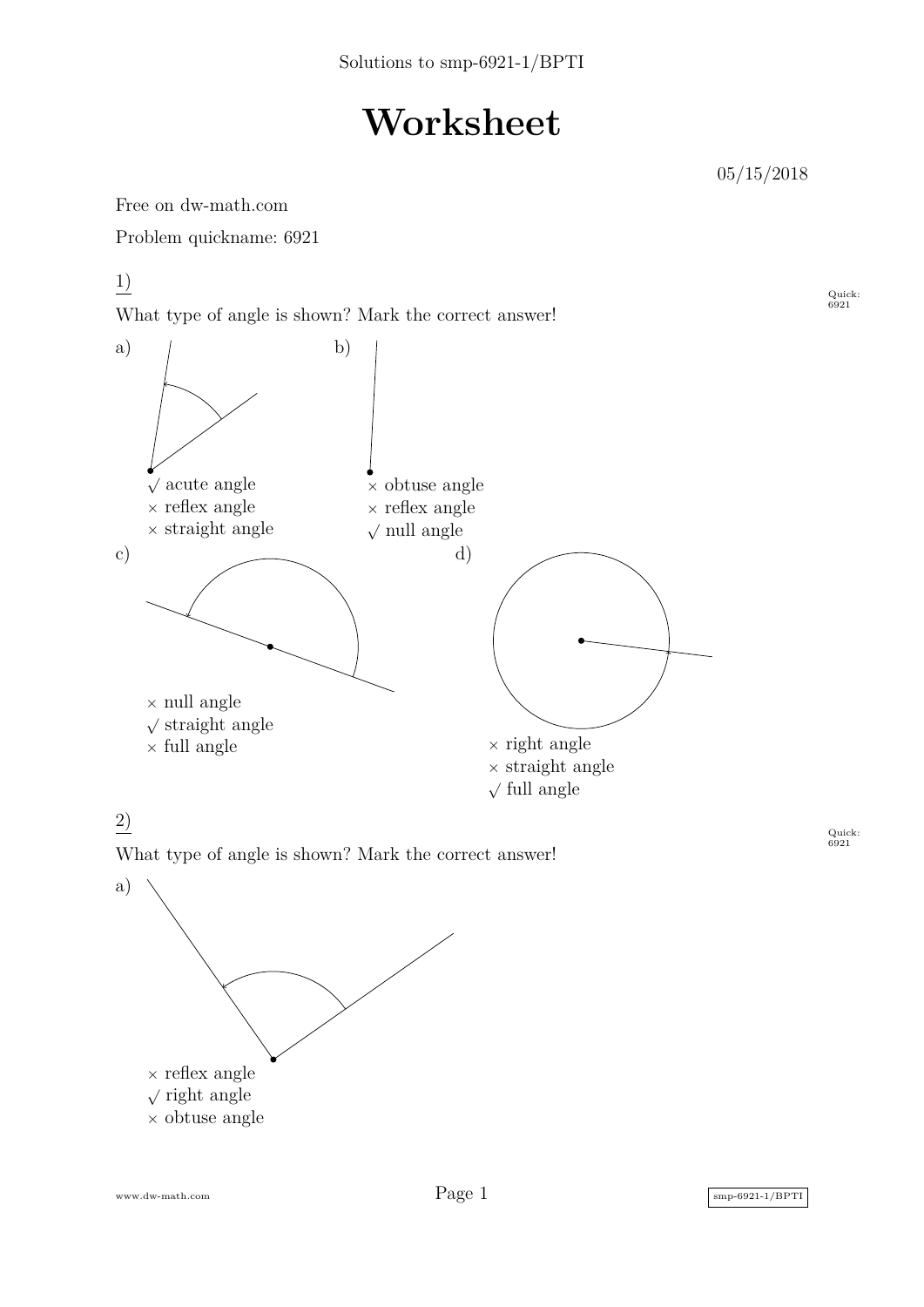

www.dw-math.com  $Page\ 2$  smp-6921-1/BPTI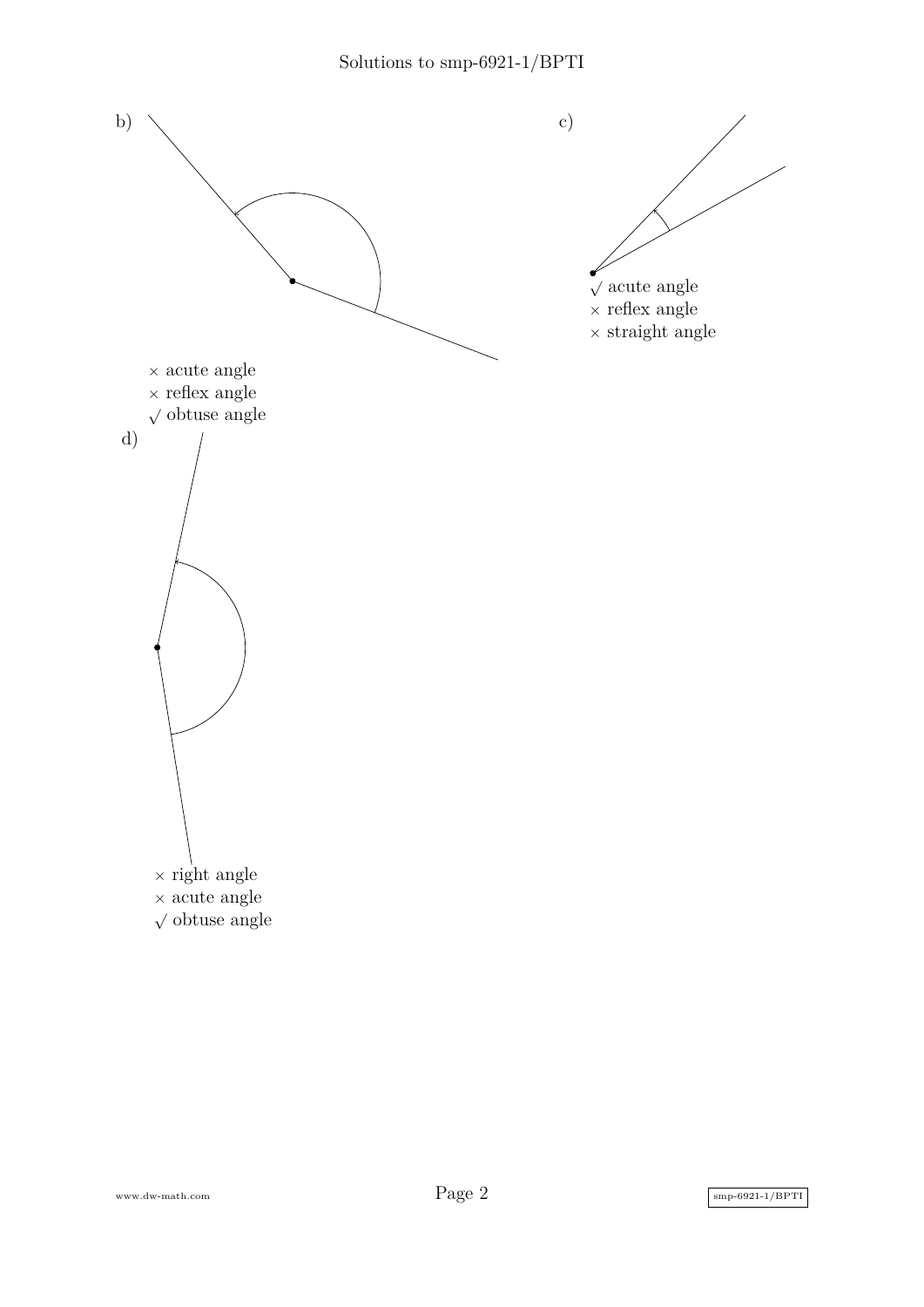3) What type of angle is shown? Mark the correct answer!



www.dw-math.com  $Page\ 3$  smp-6921-1/BPTI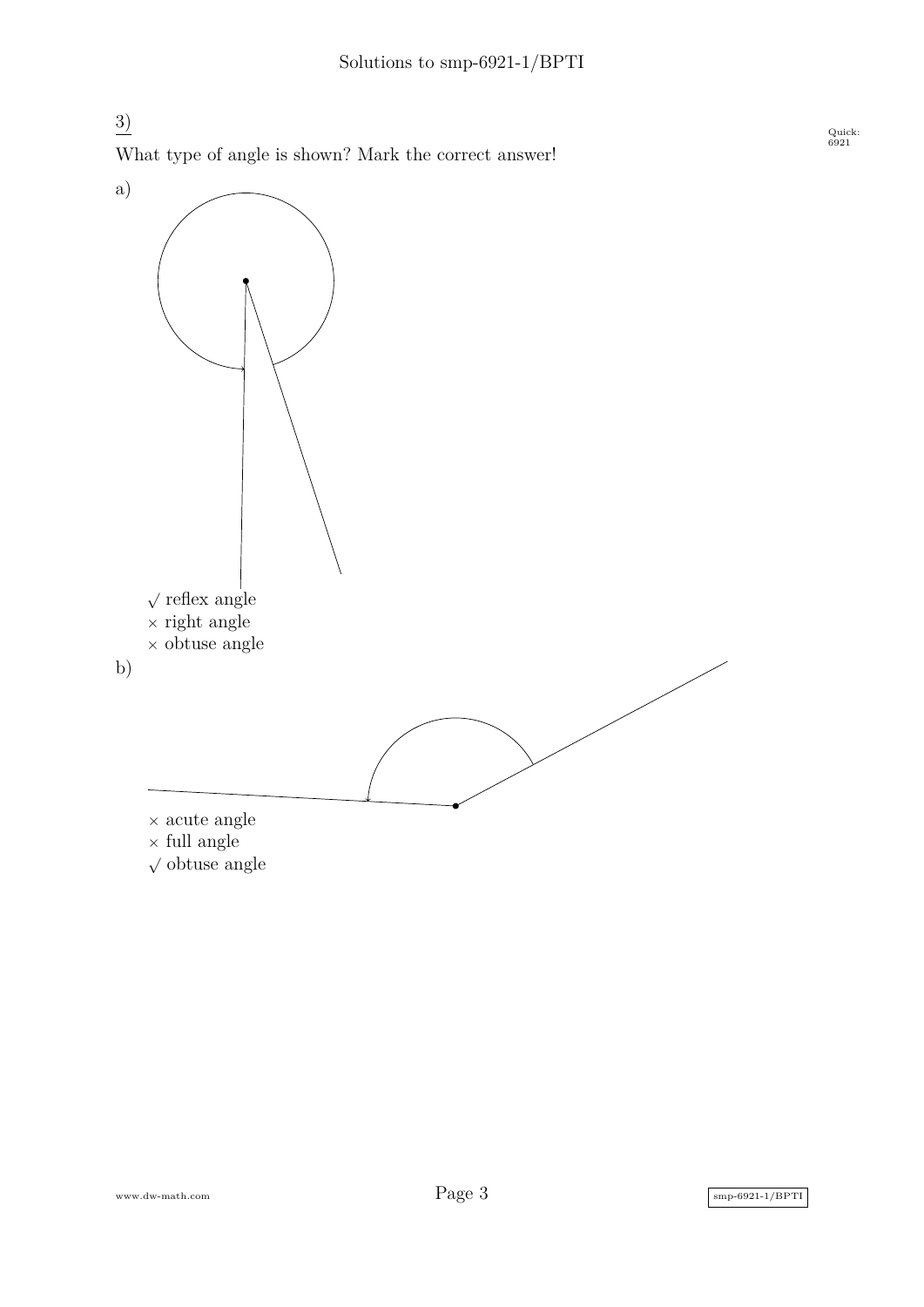4) What type of angle is shown? Mark the correct answer!



www.dw-math.com  $Page\ 4$  smp-6921-1/BPTI